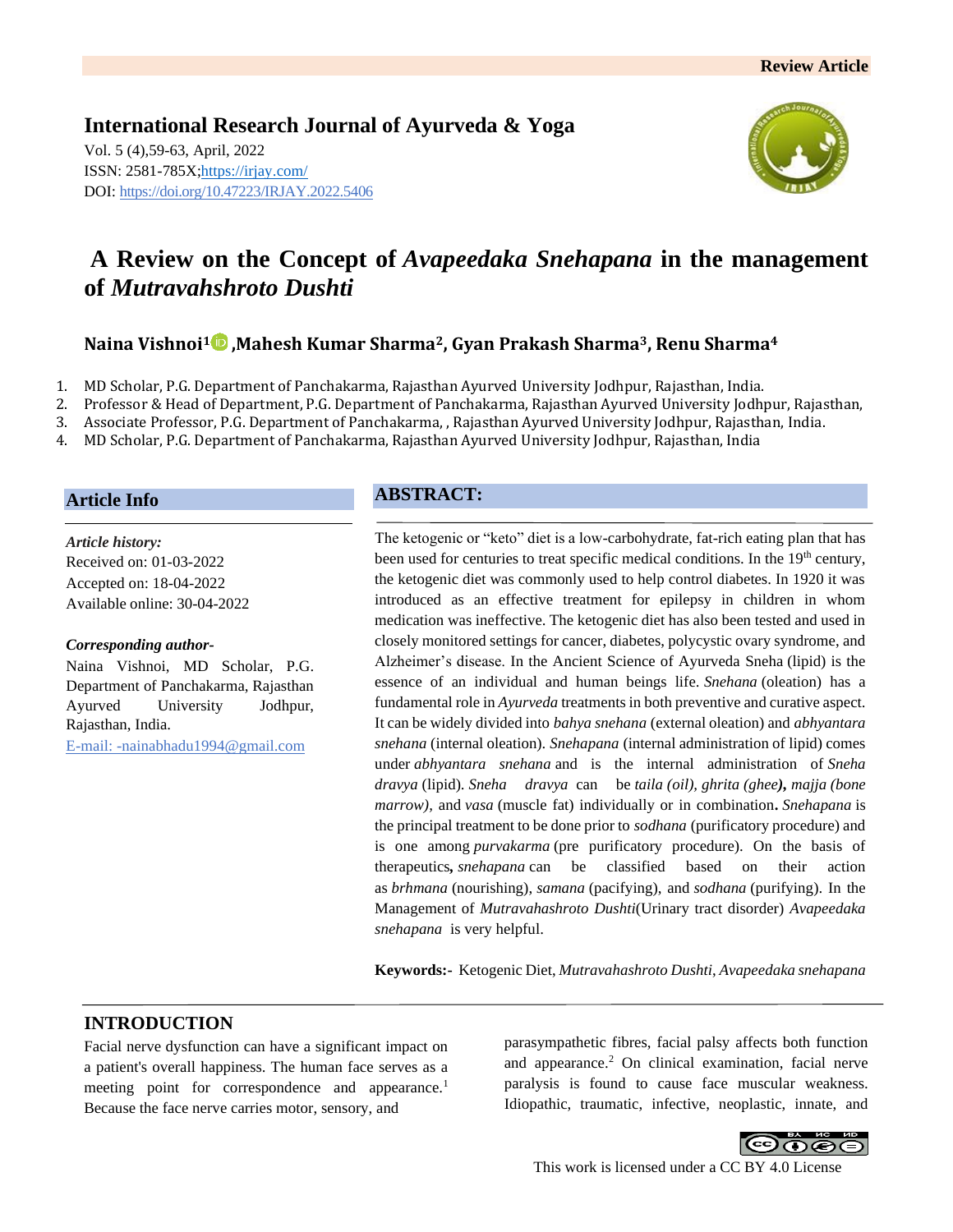immune system factors should all be evaluated when onesided facial paralysis occurs. <sup>3,4</sup>The inability to completely seal the mouth and eye on the influenced side of the face causes problems with eating and communicating, as well as corneal dryness and disintegration.<sup>5</sup> Agony around the ear, sometimes spreading to the back of the head or neck, altered taste, synkinesis, facial spasm, facial contractures, dysfunctional lacrimation, and voice intolerance are some of the later signs.<sup>6</sup> Bell's palsy can cause severe mental discomfort due to the ensuing impairment of oral fitness, verbal correspondence, and social connection.<sup>7,8</sup>

Without treatment, around 71% of patients with Bell's paralysis recover their motor function completely within a half year.<sup>9,10</sup> Approximately 33% of patients may have insufficient recovery and residual effects. Post incapacitated hemifacial spasm, co-contracting muscles, synkinesis, and perspiring while eating or exerting physical exertion are among the residual effects.<sup>11,12</sup> Lacrimation of the ipsilateral eye during eating (crocodile tears) and closure of the ipsilateral eyelid when the jaw expands are the two most basic atypical regeneration patterns (jawwinking). This indication can be compared to *Ardita Vata* in *Ayurveda* based on symptomatology.13,14(Table 1)

# **CASE REPORT**

A 66-year-old middle-class male with recurrent Bell's palsy presented to the *Panchkarma* outpatient department (OPD) in Dr.sarvepalli Radhakrishnan rajasthan ayurveda university jodhpur with complaints of mouth deviation to the Right (*Vakreekaroti nasa bhru lalata akshi hanustatha)*, inability to blink (*Stabdha netram*, *Ekasya aksho nemeelanam* nor bearing pain in left ear and left temporal region and left zygomatic bone area , left maxillary region area .

For his left side discomfort, the patient did not take any medication. According to the patient, he was asymptomatic for 5 years until one day when he noticed a slight deviation of his face to the Right , as well as modest difficulty speaking, eating, and drinking. Patient improved entirely after two years of allopathic medication and physiotherapy. In the next five years, there will be no complaints of this nature. When he was woken up from his bed in March 2018, he saw a deviation of the mouth to the right (*Samutkshipteti atitwaritah*), inactivity of the left eyelid movement, trouble speaking (*Vaak sanga*)and escaping water from the lips. There were no previous diagnoses of diabetes, hypertension, dengue fever, malaria, or any other infectious disease. According to the patient's report, therapy was started with steroids for 5 days and continued for another 5 days. Due to the lack of satisfactory outcomes, the patient stopped taking steroids against medical advice before one month of *Ayurvedic* treatment and sought *Ayurvedic* management

### **On Physical Examination**

The patient's physical examination revealed a body temperature of 98.8°F, a pulse rate of 72 beats per minute, a respiratory rate of 18 times per minute, a blood pressure of 120/80 mmHg, and normal oxygen saturation at the time of his hospital admission. The lungs were found to be clear on auscultation, and there was no further sound. With regular tachycardia, a heart examination revealed a nondisplaced point of maximal impulse. No whispers, rubs, or gallops could be heard. There was no organomegaly in the abdomen, which was soft and nontender. All regular investigations were normal at the time of the initial appointment. Higher cerebral functions were unaffected, while the afflicted facial nerve's motor activities were unaffected. When clenching teeth and puffing out cheeks, air was found to escape through the left angle of the mouth, resulting in drooping of the mouth to the right side. The inability to completely close the left eye and lift the left eyebrow, as well as the absence of wrinkles on the left side of the forehead, indicated that the facial nerve's motor function was impaired; nevertheless, the sensory functions remained intact.(Table 2)

### **Assessment criteria**

The House–Brackmann scale of facial nerve weakening revealed that grade IV facial paralysis exists (weak with incomplete eye closure).

#### *Samprapti* **(Pathogenesis)**

In the genesis of the condition, vitiated *Vata* with *Kapha* is implicated due to excessive exposure to cold wind. The *Sandhi's* (joints above the clavicle) of *Sira* (head), *Nasa* (nose), *Hanu* (mandible), *Lalata* (forehead), and *Netra* (neck) are where *Prakupita vata* (aggravated *vata*) and *Kapha* dwell (eye). The *Doshas* have impacted *Snayu*  (ligaments) and *Kandara* (tendons), causing symptoms on the right half of the face with all the characteristics of *Ardita vata*. In modern research, this disorder is similar to Bell's palsy, which is characterized by facial nerve palsy and the symptoms listed above.

#### **Management**

Management Of Facial Paralysis

Treatment of facial paralysis was started, as the patient admitted in *Panchkarma* OPD along with the nor bearing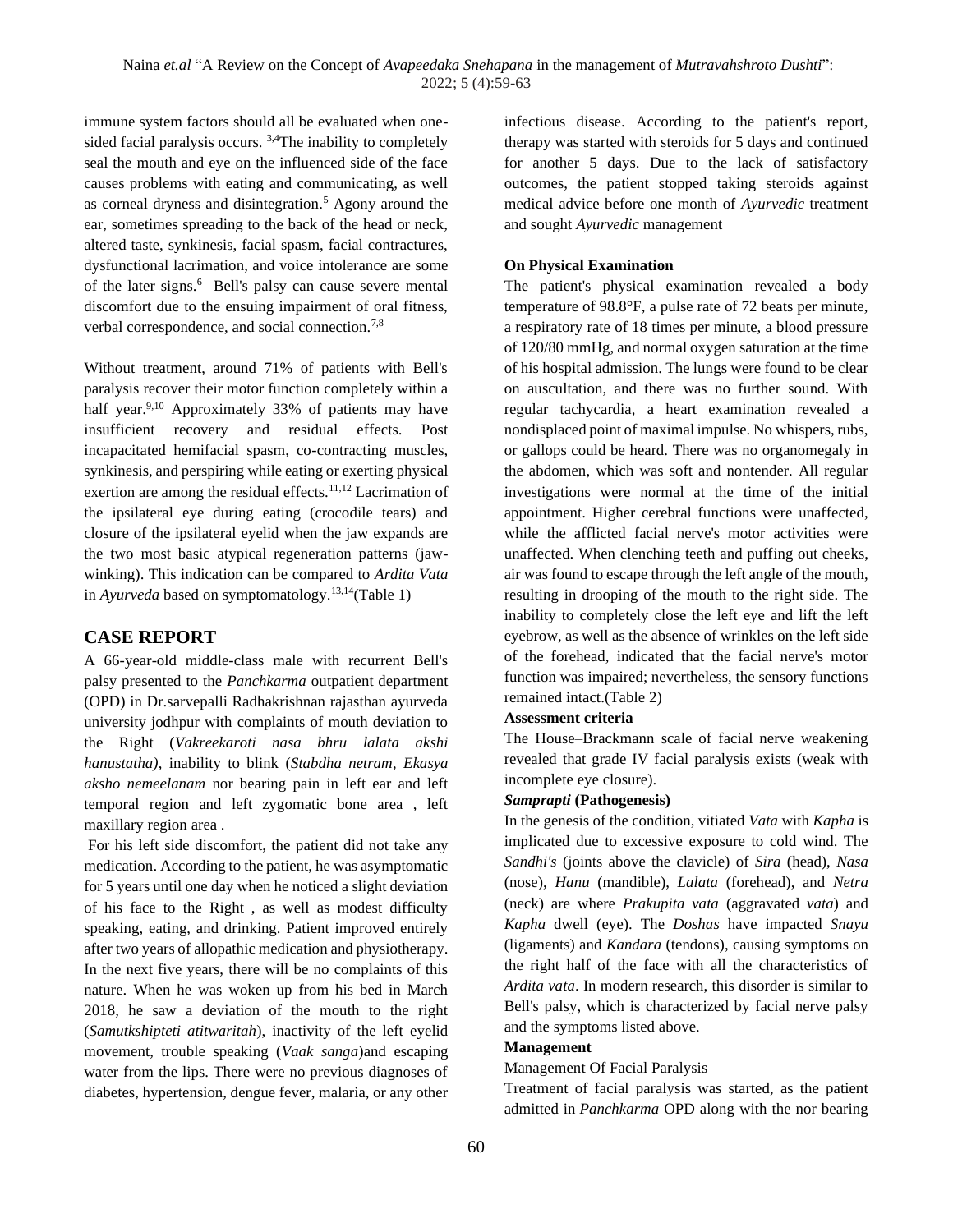pain in left temporal area complaint. The patient took following *Ayurvedic* medication for 4 months

Total duration of the treatment with admission was 4 months. During the treatment and follow-up (4 months), the patient was advised to avoid the exposure to wind, sunlight, dust, etc., as *Vataprakopaka nidanas.*

# **OBSERVATION AND RESULTS**

### **Clinical Parameters**

Symptoms such as eye closure (95 percent), speech (100 percent), and difficulty eating and drinking improved completely after four months of treatment. The reduction of deviation of the mouth, watering of the eyes, and pricking sensation in the eye was noted after the 30th day of treatment. Remission was reported in all symptoms after two months. The same drugs were given to the shaman of *Doshas* for the next four months. The patient was completely free of all symptoms, and the treatment was stopped.

# **DISCUSSION**

In Ayurveda, Bell's paralysis is referred to as *Ardita vata*. Despite the fact that this disease is gradually improving with time, adequate and prompt mediation organization is required to avoid irreparable effects. As a result, steroid organization as early as feasible is considered the first line of treatment in traditional treatment. In this example, treating Bell's paralysis without steroid medication resulted in complete recovery within 7 days of treatment. When looking at the causative elements for *Vata vyadhi (Vata Dosh –* dominating diseases – *Ardita Vata* in this case), one of the causative variables in the vitiation of *Vata* that was proven in this case is severe exposure to cold air.15,16

### **Treatment principle and rationale of treatment adopted**

Because *Vata* and *Kapha* have a relationship, the *Vata Kaphahara chikitsa* should be accepted. *Navana Nasya* (putting cured oil drops in the nostrils), *Moordhni taila* (distinctive modalities of treatment of putting sedated oil over the head), *Nadisweda* (fomentations to the face through tubular structures), and *Upanaha* (use of a paste prepared of medications to the head) are the treatment lines mentioned for *Ardita*. The *Mahamasha Navana Nasya* and *Sthanika Nadisweda* have been summoned to clear the *Urdhwajatrugata doshas*. Oral medications that combat *Vata* and *Kapha dosha* have been chosen to alleviate the remaining *Doshas*. 17,18 *Abhyanga* with *Mahanaryan taila (Bala* – Sida cardifolia integrated into *Balya Mahakashya*

by *Acharya Charaka* and possesses psychostimulant properties following up on the central nervous system due to its ingredient ephedrine ) *Swedana* with *Ksheerdhoom*  (A decoction prepared by *Vatahara* medicines with cow's milk) and *Tila taila* (which provides a lipophilic basis for enhanced retention). The medications chosen here not only alleviate *Vata*, but also aid in the management of symptoms prior to *Nasya* by increasing blood flow to the peripheral arterioles, which aids in medication absorption. *Nasya* treatment involves administering therapeutic oil into the nostrils; this medicine is combined with *Shringataka marma* and distributes throughout all *Srotas* (vessels, nerves) to eliminate the vitiated *Dosha*. *Nasya* aids the sensory system via the circulatory system. *Talama* energises the sense organs and nerves while also reducing mental depletion, fatigue, and controlling the enlarged or *Dosha Vrudhi* in the head. Orally, *Ekangaveera rasa* acts as *Rasayan, Brihan, and Vishaghna*. 19,20 Due to the *Balya*  and *Brimhana* qualities of the drugs found in *Mahamasha*  capsule, it smothers nerve inflammation, improves nerve repair, and provides muscle power. It protects neurological and muscle tissues from wear and injury. A mixture of all of these formulations may have aided in breaking the disease at various levels.

# **CONCLUSION**

In this example, *Navana nasya* with *Mahamasha taila* followed by oral drugs for Bell's palsy (*Ardita vata*) resulted in total improvement. During the course of treatment, no conventional medications were employed. In these circumstances, the entire *Ayurvedic* therapeutic approach has exhibited anti-inflammatory, nervine potion, nerve ending stimulant, and neurodegenerative properties.

# **Declaration of patient consent**

The authors declare to having gotten all necessary patient consent papers. The patient( has/have given his/her/their agreement for his/her/their photos and other clinical information to be published in the journal by filling out the form. The patients are aware that their names and initials will not be published, and that while every effort will be taken to keep their identities hidden, anonymity cannot be guaranteed.

**Acknowledgements:- Nil Conflict of Interest – None Source of Finance & Support - Nil**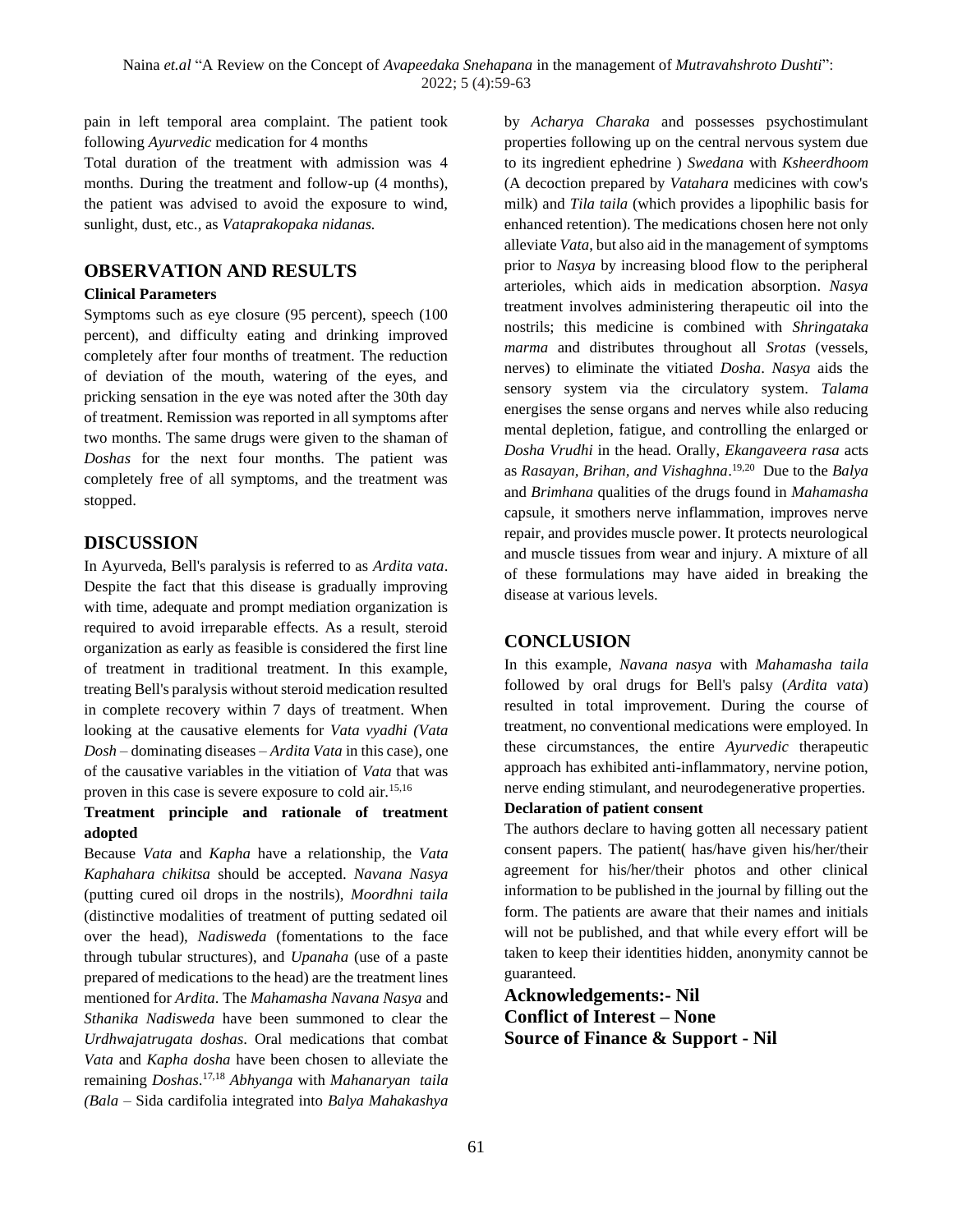# **REFERENCES**

1.May M, Hardin WB, Jr Facial palsy .Interpretation of neurologic findings.Trans Sect Otolaryngol Am Acad Ophthamol Otolaryngol .1997;84:710-22.[PubMed]

2. May M , Schaitkon B, Shapiro A. The Facial Nerve. New York :Thieme;2001.

3. Bleicher JN, Hamiel S, Gengler JS , Antimarino J. A survey of facial paralysis : Etiology and incidence. Ear Nose Throat J.1996;75:355-8.[ PubMed]

4. [www.healthline.com](http://www.healthline.com/)

5. Rose BG, Fradet G, Nedzelski JM [1996] Development of a sensitive clinical facial grading system . Otolaryngol Head Neck Surg 114: 380-386 . [PubMed]

6. Ochoa -Sepulveda JJ, Ochoa-Amor JJ [2005] Ondine's curse during pregnancy . J Neurol Neurosung Psychiatry 76:294 [PMC free article] [PubMed].

7. Kimura J [2006] Electrodiagnosis of the cranial nerve .Acta Neurol Taiwan 15:2-12[PubMed].

8. House JW , Brackman DE ; House Brackman Facial Nerve Grading System 2010.

9. Kumar A, Mafee MF, Mason T. Value of imaging in disorders of the facial nerve . Top Magn Reson Imaging .2000 Feb; 11 (1): 38-51. [Medline].

10. Fisch U. Surgery for Bell's palsy . Arch Otolaryngol.19881 Jan. 107(1):1-11. [Medline].

11. Ruboyianes J, Adour KK, Santos D, et al. The maximal stimulation and facial nerve conduction latency test : Predicting the outcome of Bell's palsy . Laryngoscope .1994; 104 (suppl):1-6.

12. Fisch U, Ruttner J. Pathology of intratemporal tumors involving the facial nerve .Fisch u,ed. Facial Nerve Surgery . Zurich: Kugler / Aesculpius Publishing Co;1977; 448-56.

13. Rahman I, Sadiq SA; Ophthalmic management of

facial nerve palsy : a review. Surv Ophthamol.2007 Mar-Apr;52(2): 121-44.

14. Adour KK, Wingerd J (1974) Idiopathic facial paralysis (Bell's palsy): factors affecting severity and outcome in 446 patient. Neurology 24:1112-1116 [PubMed]

15. Unuvar E, Oguz F, Sidal M, Kilic A (1999) Corticosteriod treatment of childhood Bell's palsy .Pediatr Neurol 21:814-816 [PubMed]

16. Devriese PP, Schumacher T,Scheide A, de Jongh RH, Houtkooper JM (1990) incidence prognosis and recovery of Bell's palsy .A survey of about 1000 patients (1974- 1983). Clin Otolaryngol Allied Sci 15:15-27 [PubMed]

17. Kase CA , Cruz OL, Leonhardt FD, Testa JR Ferri RG Vierter EY(2005) The value of prognosis clinical data in Bell's palsy . Rev Bras Otorrinolaringol (Engl Ed) 71:454- 458[PubMed]

18. Sharma PV. Nidana sthana. Sushruta Samhita. Shloka no. 70. 7th ed, Ch. 1. Varanasi : Chaukhamba Orientalia ; 2002. P. 267.

19. Trikamji Acharya VJ. Chikitsa sthana. Charaka Samhita. Chakrapani Commentary . Shloka no. 42.5<sup>th</sup> ed, Ch.28. Varanasi : Choukhamba Sanskrit Samsthana; 2001 .P.618.

20. Stew B, MRCS, DOHNS, ENT STS All Wales Rotation and Huw Williams,FRCS, ENT Consultant, Modern management of facial palsy: A review of current literature . Br J Gen Pract 2013 ;63:109-110.

**How to cite this article:** Vishnoi N, Sharma MK, Sharma GP, Sharma R "A Review on the Concept of *Avapeedaka Snehapana* in the management of *Mutravahshroto Dushti*" IRJAY.[online]2022;5(4);59-63. Available from: [https://irjay.com](https://irjay.com/) DOI: https://doi.org/10.47223/IRJAY.2022.5406